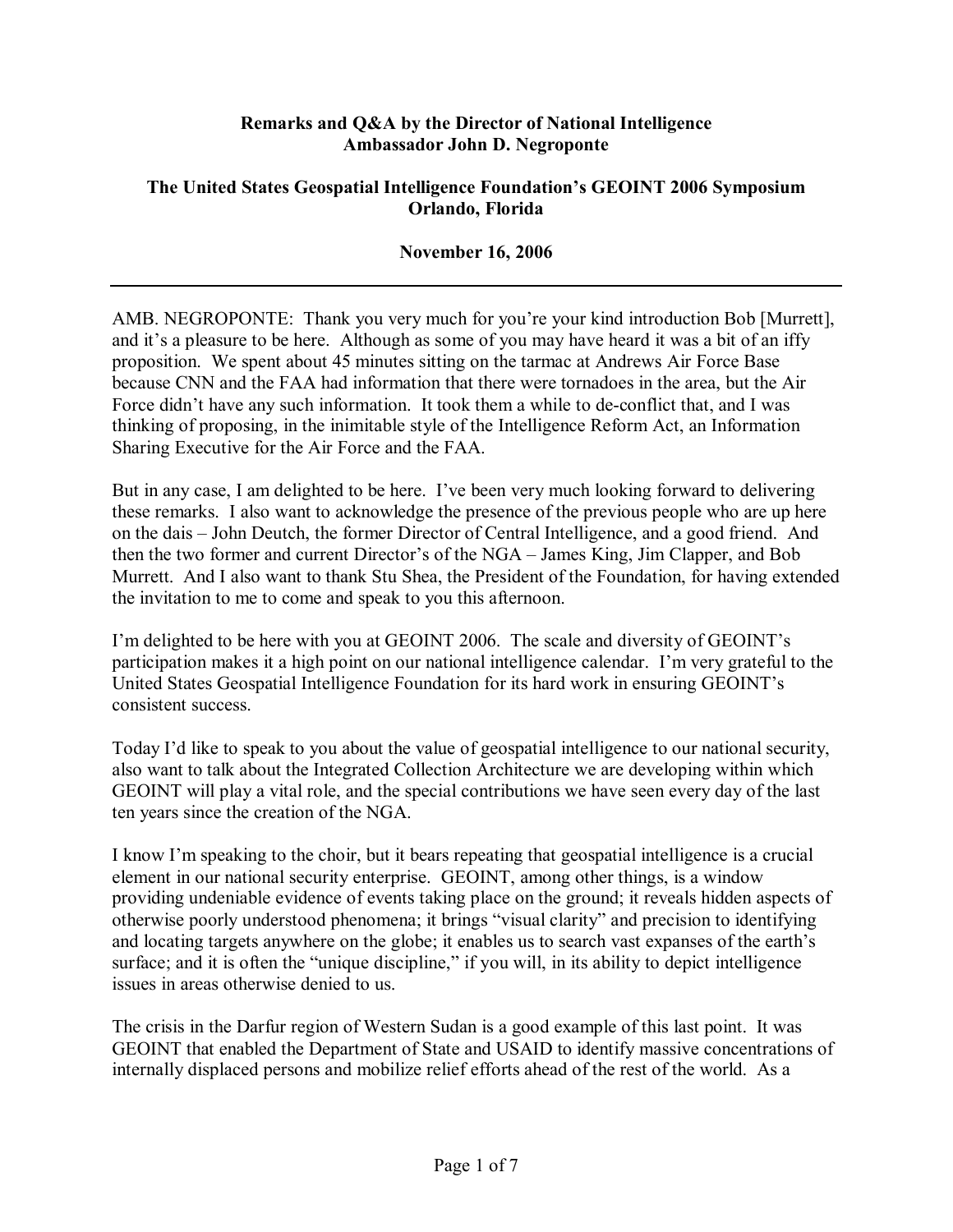result, we can say that GEOINT helped mitigate a tragic humanitarian crisis, saving tens of thousands of lives.

And on the domestic front, GEOINT is a key contributor to warning, reaction, and recovery activities as they relate to natural or man-made crises. Think of Hurricane Katrina. The value added of geospatial intelligence is easy to grasp: it creates a "common picture" that improves planning and response.

Now, if I may, I'd like to place GEOINT in the context of intelligence reform in general and the Integrated Collection Architecture, the ICA, we are developing in particular.

When it comes to intelligence reform, "integration" is the key word. In a sentence, the Office of the Director of National Intelligence; and Iím sorry Bob Murrett that we appropriated those initials and I promise you I had nothing to do with it. The Office of the Director of National Intelligence was created to integrate the military, domestic, and foreign dimensions of national security intelligence.

For the Intelligence Community, that means productive overlaps, not inadvertent gaps – information sharing, not information withholding  $-$  and working as a multi-int, multi-domain team, not going it alone.

We are in the business of creating a unified intelligence enterprise that is responsive to national security threats wherever they may present themselves. Our assignment is to set the highest standards for intelligence collection and analysis and to meet those standards whether the agency in action is the CIA, the DIA, the NGA, the DEA, any other member of our community, or any combination thereof.

In the post-9/11 world, we have no choice. Fast-evolving threats and technological challenges take parasitical advantage of globalization's strengths while attacking its weaknesses. The enemy may be a so called "businessman" constantly on the move, or he may be an expert forger in Peshawar. The enemy may be a deadly virus that has mutated beyond the scope of current medical science, or it may be an import-export business that has mutated into a  $WMD - a$ Weapons of Mass Destruction proliferation framework. Which ship at sea or container on the docks contains components that could advance a rogue state's efforts to develop nuclear weapons? Whose forces are assembling near what borders? And why? And with what intent?

To answer these and many other questions – including questions no one would ask today but might be a vital interest tomorrow – the Intelligence Community of the  $21<sup>st</sup>$  century needs collection capabilities that are, among other things: comprehensive; survivable; persistent; timely; adaptable; innovative; credible, and, above all, as I have said, integrated.

As we in the ODNI along with the Defense Department began developing the Imagery Way Ahead as our first major task in the area of collection, however, we saw that we didn't have a suite of collection capabilities that consistently met those criteria. Of greater concern, we saw that we lacked a sound methodology for thinking through how to develop an architecture that would address them.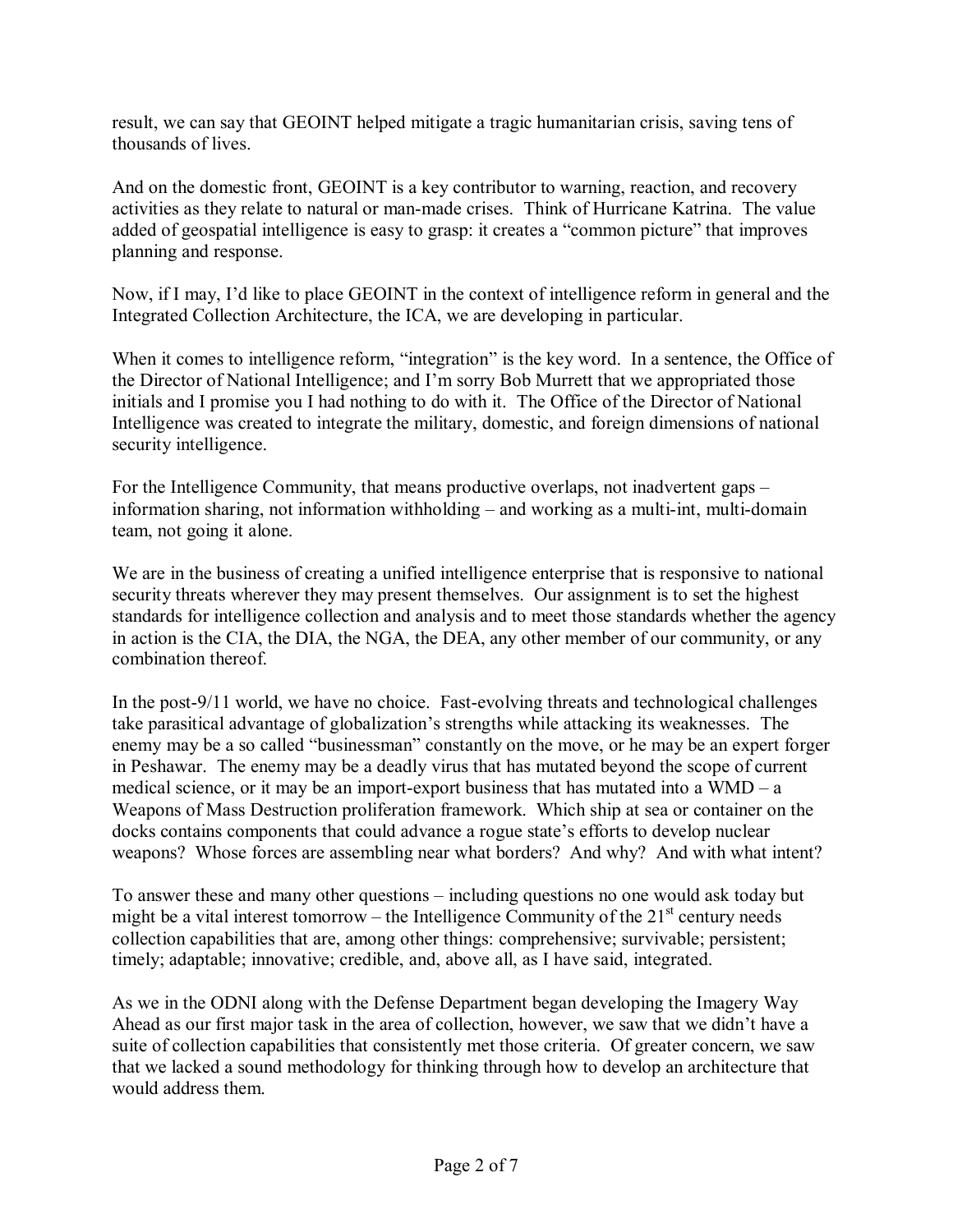Several issues stood out. We had more intelligence collection programs than resources to support them. We had an uneven ability to assess the relative value of capabilities and programs within each discipline and extremely limited ability to assess them across all disciplines. And we couldn't use mission priorities and requirements to inform resource allocations to the maximum effect.

The WMD Commission reinforced our resolve to address these deficiencies when it was recommended that, "The DNI should create a new management structure within his office that manages collection as an 'integrated collection enterprise'."

So there you have the origins of the Integrated Collection Architecture we have been developing over the last fifteen months. The ICA is a work in progress that really is making strides toward its four goals:

First, the United States must have a capabilities-based intelligence collection architecture that is built, managed and operated as an enterprise.

Second, our nation's intelligence collection architecture must respond to the full breadth of requirements for both enduring missions and stressing events.

Third, risk-mitigation must be an intrinsic factor of our intelligence collection architecture, guarding against target and technology changes, countering denial and deception, and ensuring survivability, security and continuity of operations.

Fourth, the way we think through developing our integrated collection architecture must be a repeatable process that enables us to adjust the answers we arrive at today as more information becomes available tomorrow – information about our targets, our requirements and needs, and/or the state of the technologically possible.

In short, the ICA is not a study, destined to sit on the shelf. It is an ongoing mission-driven tool for shaping our future portfolio of collection investments. Absolute precision, if such a thing were possible, is not our objective, but as an enterprise, we are positioning ourselves to be able to adjust and focus our collection capabilities more dynamically and more effectively than in the past.

The ICA is a joint venture between the ODNI, my office, and the Department of Defense, because it addresses both national and military intelligence needs.

In year one we have divided architecture development into seven critical areas or domains – SIGINT, MASINT, GEOINT, Clandestine Technical Collection, Special Communications, Mission Communications, and Data Management. In year 2, we will add Human Intelligence, and Open Source capabilities into the mix, while continuing work on technical collection issues. An Intelligence Community agency was assigned to lead each team of domain experts, working with their partners across the community to develop architectural alternatives using the fiscal year 2007 to 2011 Program of Record as the baseline. The first step in developing these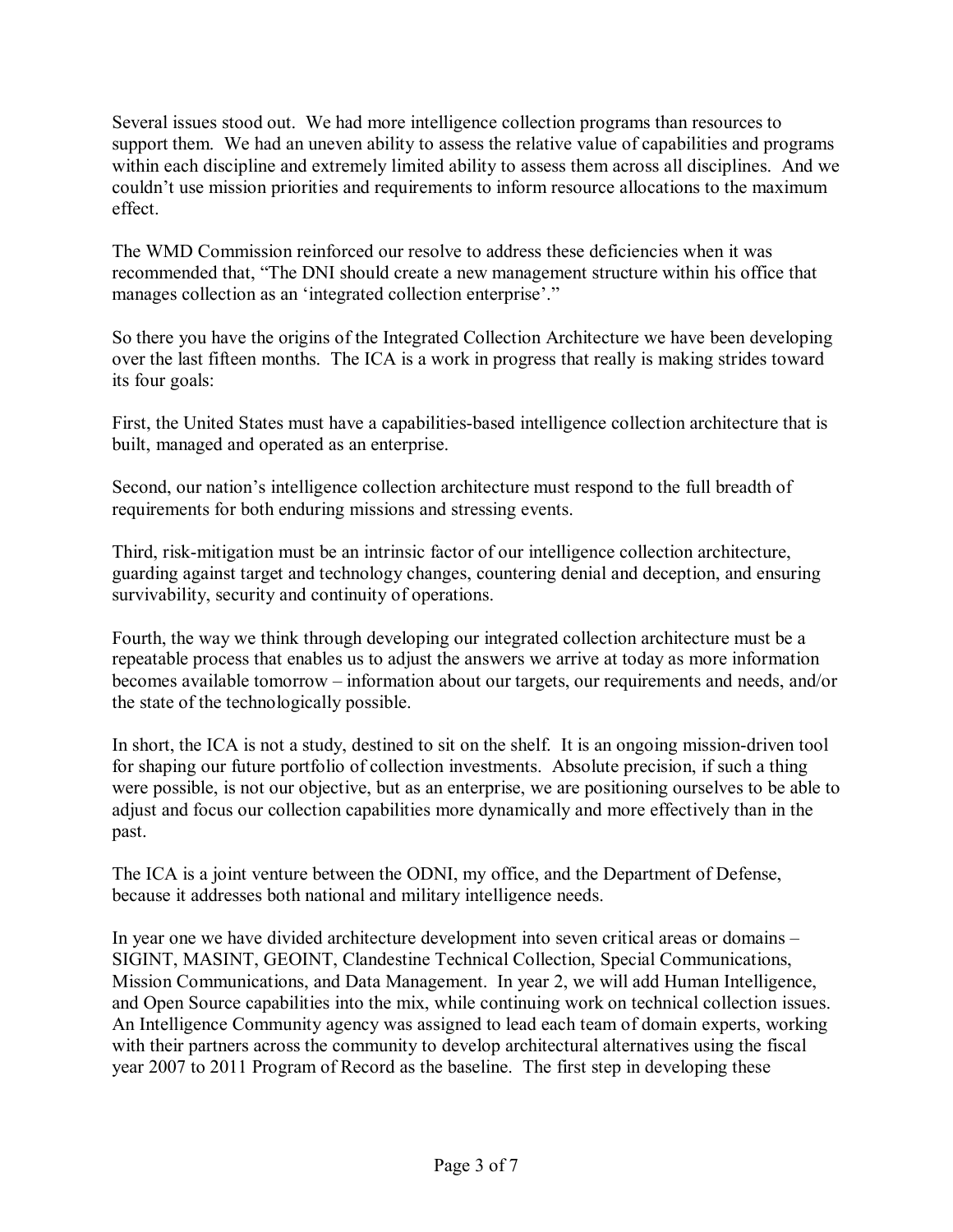alternatives was an assessment of our current performance relative to agreed upon scenarios and capabilities.

Here is perhaps the nub of what most differentiates the Integrated Collection Architecture from previous efforts – common agreement regarding scenarios, capabilities and analytic methodology with a resolute focus on intelligence mission capabilities, as opposed to rigid specifications. The ICA, then, is not an ODNI or a DoD attempt to engineer a scientific architecture. We are not the Intelligence Community's technical architects or system developers. Those are the responsibilities of the individual Intelligence Community agencies. Our job is to facilitate the discussions; develop and coordinate the scenarios and capabilities necessary to meet national security needs as defined by our principal customers; work with the intelligence users throughout the national security sector to prioritize needs to set the boundaries for the range of acceptable architectures; and then to ensure that due diligence has been conducted and all potential alternatives explored.

I want to emphasize that this study is an integral part of our ongoing budget planning process, which is carefully coordinated with the Department of Defense. The ODNI has no more important responsibility than seeing to it that our budget authorities are used in the wisest and most efficient way.

This is a new and different way of doing business that requires more transparency, teamwork and integration than has traditionally been the case. And only with this level of IC-wide partnership will we meet the National Intelligence Strategy's objective that calls on us to "rebalance, integrate and optimize collection capabilities."

As I speak to you today, I do not yet know the scale of programmatic change that we might undertake as part of the Integrated Collection Architecture, nor would I preclude consideration of other options that the Secretary of Defense or I might bring to the fore. Nonetheless, I would anticipate that from a resource perspective, the greatest influence of the ICA will lie in determining where the Intelligence Community should spend its next dollar or how any top line adjustment to the overall programs – national or military intelligence – should be allocated. The most valuable outcome, however, could very well be the "social engineering" that is occurring as we develop and pursue the ICA process itself. In effect, the ICA represents one of the more important cultural changes that we are driving forward in our second year. If reform means to integrate, then it is one of our highest order responsibilities and mandates to foster processes that allow the Intelligence Community's 16 agencies to integrate their expertise and capabilities in support of our national security.

One of those agencies, of course, is the agency whose work brings us here today and whose ten years of achievement merit a few words of special commendation.

Since its creation a decade ago, the NGA has been a forward-leaning leader in providing intelligence support to the United States most senior officials. This is to the credit, above all, of NGA's highly skilled, diverse, and dedicated workforce. People are what make NGA such an outstanding exemplar of the capacity of our government to transform itself in response to the nation's needs. I especially admire the NGA's spirit of innovation in pursuit of partnerships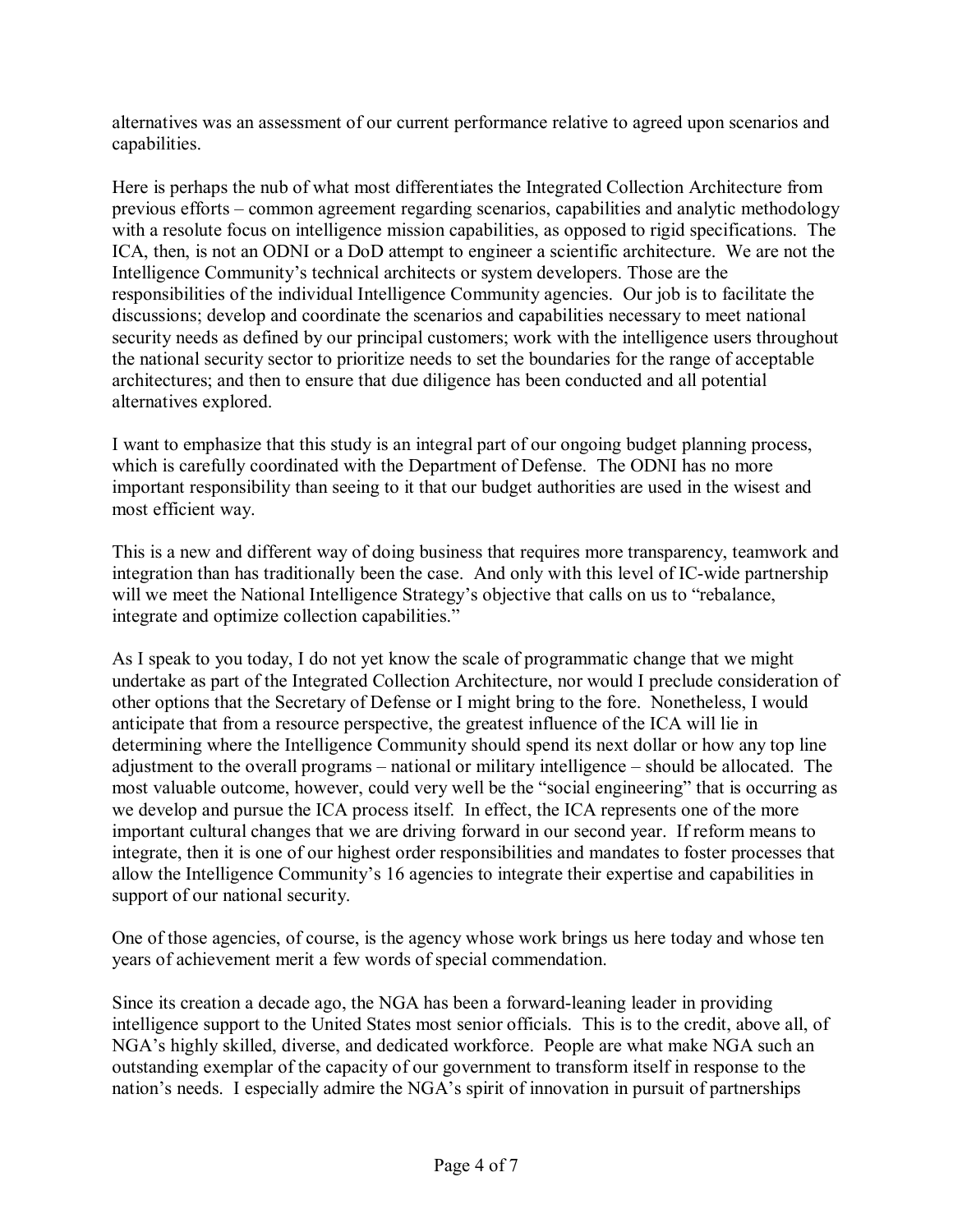throughout the Intelligence Community. NGA's work with NSA has been key in making the Intelligence Community more effective in supporting the warfighter  $-\alpha$  difficult but crucial task in these dangerous times.

And as NGA marches into its second decade, it now has the benefit of new leadership. I can already see indeed, that Vice Admiral Bob Murrett's energy, vision, and experience is building on the legacy of his distinguished predecessors. Only the best can lead the best  $-$  so I think NGA and Bob Murrett are a perfect match.

So, I want to join all of you who today, I believe, have already had the opportunity to wish a happy birthday to the NGA. You've done great work in the past, and I'm sure you'll do even better work in the years ahead.

Thank you very much.

MR. RICH HAVER: The Director has been kind enough to say he'll answer a few questions. We have just a few minutes left. We've gotten several in. I'll read them and see how you want to handle them.

The first one – and this has come up several times during the course of the last three days – ìWith the change in the Secretary of Defense, do you see a change in the relationship between DNI and DoD, specifically with the USDI [Under Secretary of Defense for Intelligence]?"

AMB. NEGROPONTE: All right. First of all, Rich, thank you.

MR. HAVER: Thank you, sir.

AMB. NEGROPONTE: Thank you for your question. Also, thank you for your service, both in the Navy and in the Pentagon.

MR. HAVER: You weren't here for the Haver roast a little earlier. That was a different story.

AMB. NEGROPONTE: You've had a very distinguished career in the Intelligence Community and we appreciate it.

First of all, one of the things that I found when I was appointed to this job a year and a half ago was that everybody kind of expected, well, this  $-$  everybody thought that now in Washington there would be a ringside seat for this boxing match between the Intelligence Community and the Department of Defense, and particularly between me and Mr. Rumsfeld, and, frankly, it really hasn't turned out that well – that way – and  $I$  –

MR. HAVER: A slip of the tongue.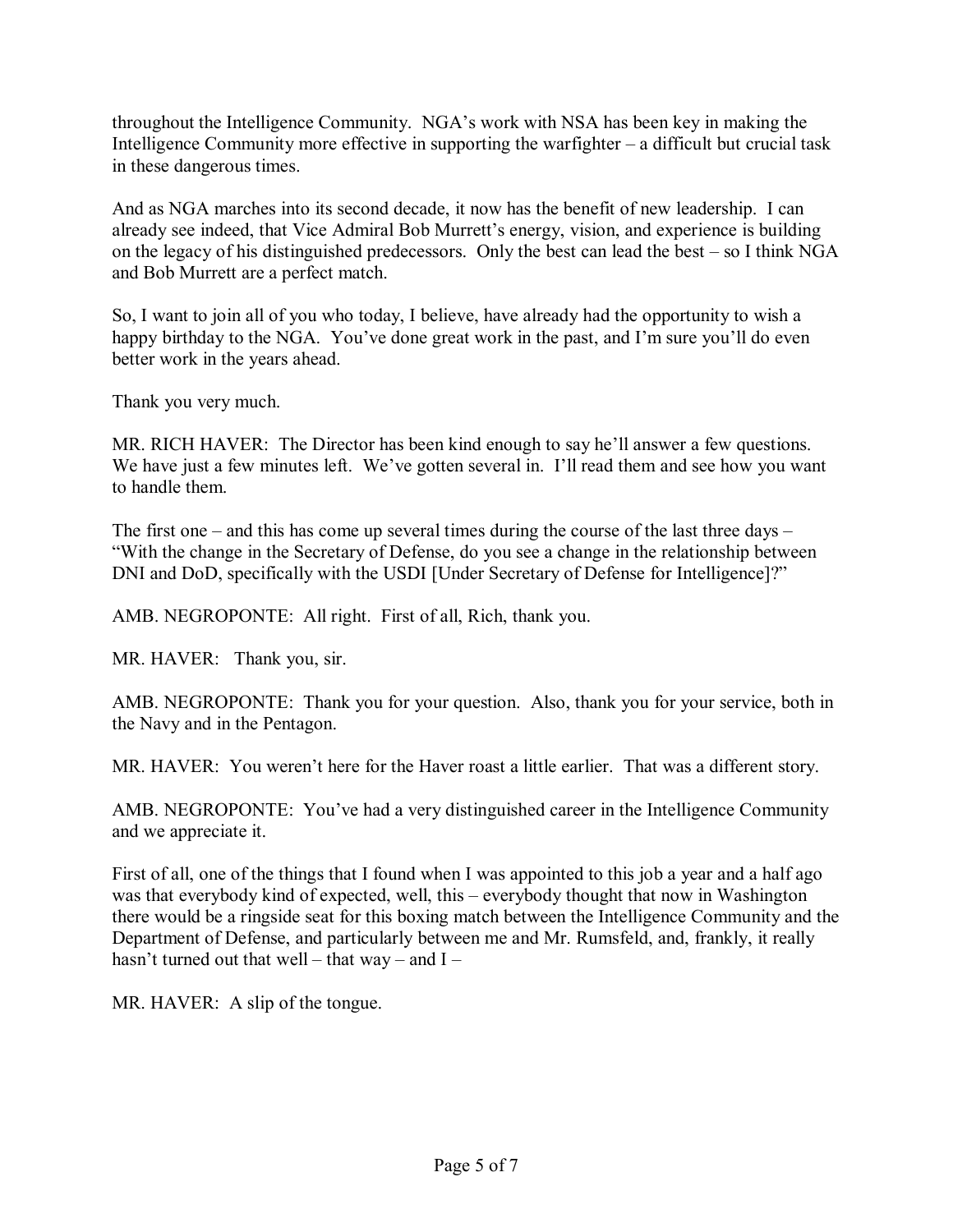AMB. NEGROPONTE: A slip of the tongue. It has not turned out that way. And I want to stress, for the record  $-\text{it}$ 's turned out very well. We've had a good working relationship. We meet on a very regular basis, myself and the Secretary, and then at all levels of the ODNI, with the USDI, Steve Cambone's office, there is literally daily contact on the myriad issues that we're jointly dealing with.

So I want to say that I think we've worked through a lot of very, very important issues, whether it has to do with the kind of things we're talking about here today or whether it's the relationship between the DoD and the CIA, for example, with respect to Human Intelligence collection in the field, setting of standards for HUMINT collectors and so forth. So we're going to have a change at the Pentagon. I can't begin to predict whether there might be some kind of ripple effect as a result of Bob Gates's selection. I honestly don't know. But I am pleased to say that Bob and I have been colleagues in the past. I happen to have been the Deputy National Security Advisor at the very end of the Reagan administration under – when Colin Powell was the National Security Advisor, and then in the transition to the Bush 41 administration, Bob took my job as the Deputy NSC.

So we've had a long friendship, and I of course worked with him closely when he was the Deputy Director of the CIA. So I expect that we'll just continue to build on the relationships that we've already established during the past year and a half, and we'll just have to see how that goes, but I have very positive expectations.

MR. HAVER: Here is a quick on. On Monday,  $Dr. -$ 

AMB. NEGROPONTE: Provided I don't flub it like  $-$ 

MR. HAVER: Dr. Stopher, a HPSCI staffer, indicated on Monday that budget supplements may be coming to an end. Now, that's an easy-to-predict prediction, but that's  $-\text{Do you share this}$ view, and if so, what advice would you give organizations that have become dependent on budget supplements. I assume that means all of us.

AMB. NEGROPONTE: Well, supplementals have become a feature of the budget since 9/11 and with the war on terror, and in two areas I can think of that I've been intimately involved in, they've been absolutely critical to our ability to pursue our objectives. Number one has been with respect to Iraq. A lot of our funding for the Iraq war, if not most, has been through supplementals  $-$  the additive costs, that is  $-$  and then of course in the Intelligence Community and in the war on terror. So we've got these two situations.

We've adopted, as a principle, at the ODNI – and I think it's one that the community as a whole shares  $-$  that we want to get as much of what's in the supplementals into the base as possible. And so we try each year to build that base so that if that eventuality occurs that you mention, we'll be better prepared to withstand any potential setback that could result from losing the benefit of supplementals.

But I've got to tell you  $\overline{\phantom{a}}$  I'm not the person to make forecasts on this, but I have sort of a working assumption in my mind that as long as our involvement in Iraq continues, and as long as